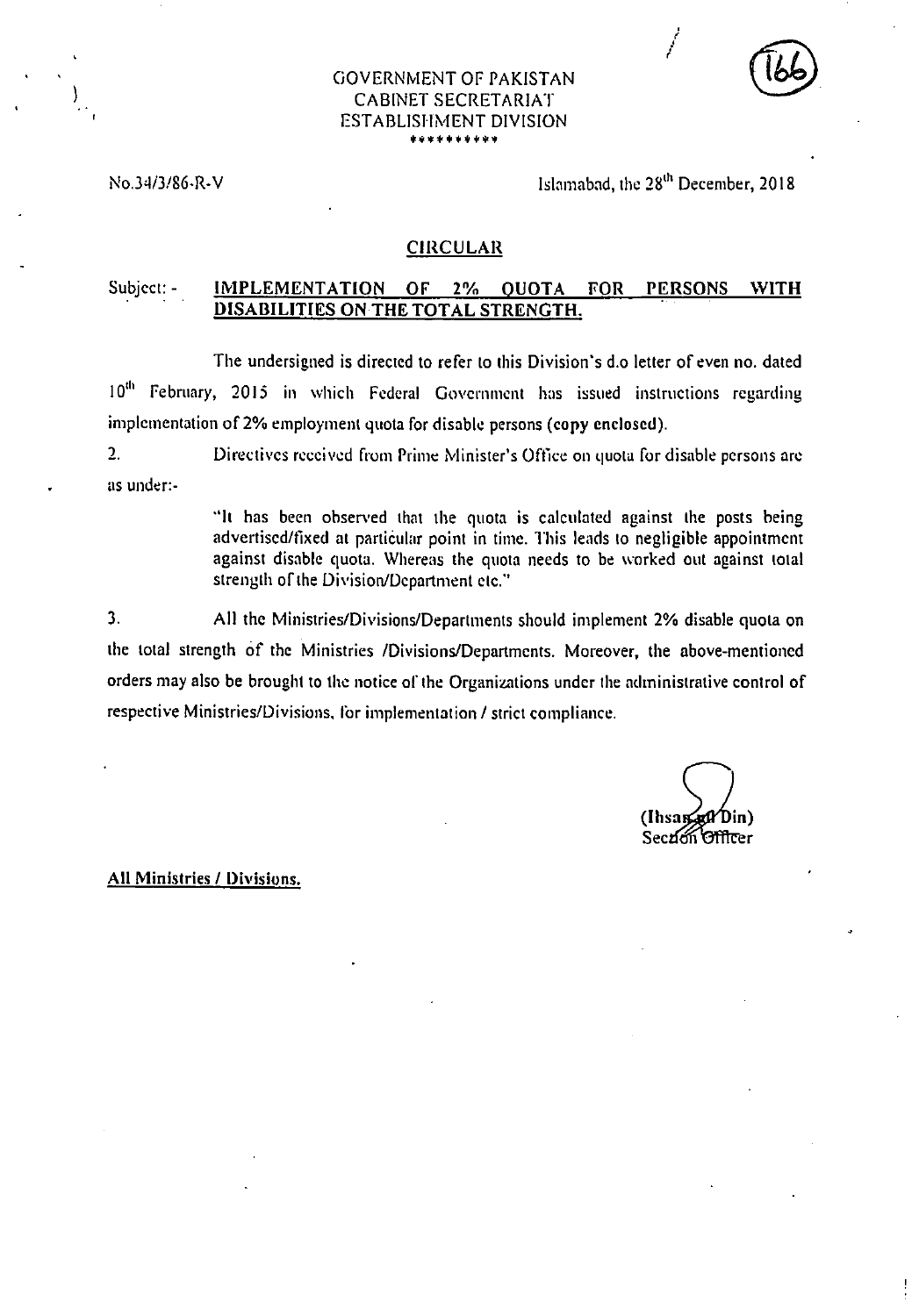## GOVERNMENT OF PAKISTAN CABINET SECRETARIAT ESTABLISHMENT DIVISION \* \* \* \* \* \* \* \*

No.34/3/86-R-5 Islamabad, the 3<sup>rd</sup> January, 2019

#### **CIRCULAR**

# Subject: - **IMPLEMENTATION OF 2% QUOTA FOR PERSONS WITH DISABILITIES ON THE TOTAL STRENGTH.**

The undersigned is directed to refer to Ministry of Federal Education *8c*  Professional Training d.o letter No. F-17/2000-NCRDP, dated 31<sup>st</sup> December, 2018 wherein it has been requested in the light of orders of Supreme Court of Pakistan dated 20<sup>th</sup> December, 2018 in constitution petition No. 64 of 2013 filed by Dr. Shahnawaz Munami and others that necessary instructions may kindly be issued to all Federal Ministries / Divisions / Departments regarding observance of 2% disabled quota and placing advertisements to fill the vacant posts immediately, as indicated in their affidavit, submitted to the Hon'able Court. A copy of the advertisements, may also be provided to Ministry of Federal Education and Professional Training by 7<sup>th</sup> January, 2018 for onward submission to the Hon'able Supreme Court of Pakistan.

2. **In** the above context in continuation of this Division of Circular of even number, dated 28<sup>th</sup> December, 2018 (copy enclosed) it is advised to implement the orders of Honorable Supreme Court of Pakistan in letter and spirit till 05<sup>th</sup> January, 2019, positively and provide copies of advisement to Ministry of Federal Education and Professional Training.

**(Tahir Ahmad)**  Deputy Secretary **(R-II)** 

## **All Ministries / Divisions**

CC:-

- I. **Secretary, Ministry of Federal Education & Professional Training** with request to this do. letter dated 31.12.2018.
- ii. **SO (Surplus Pool), Establishment Division,** Islamabad to ensure observance of 2% quota of disabled persons while approving the advertisement of Ministries / Divisions in this regard.